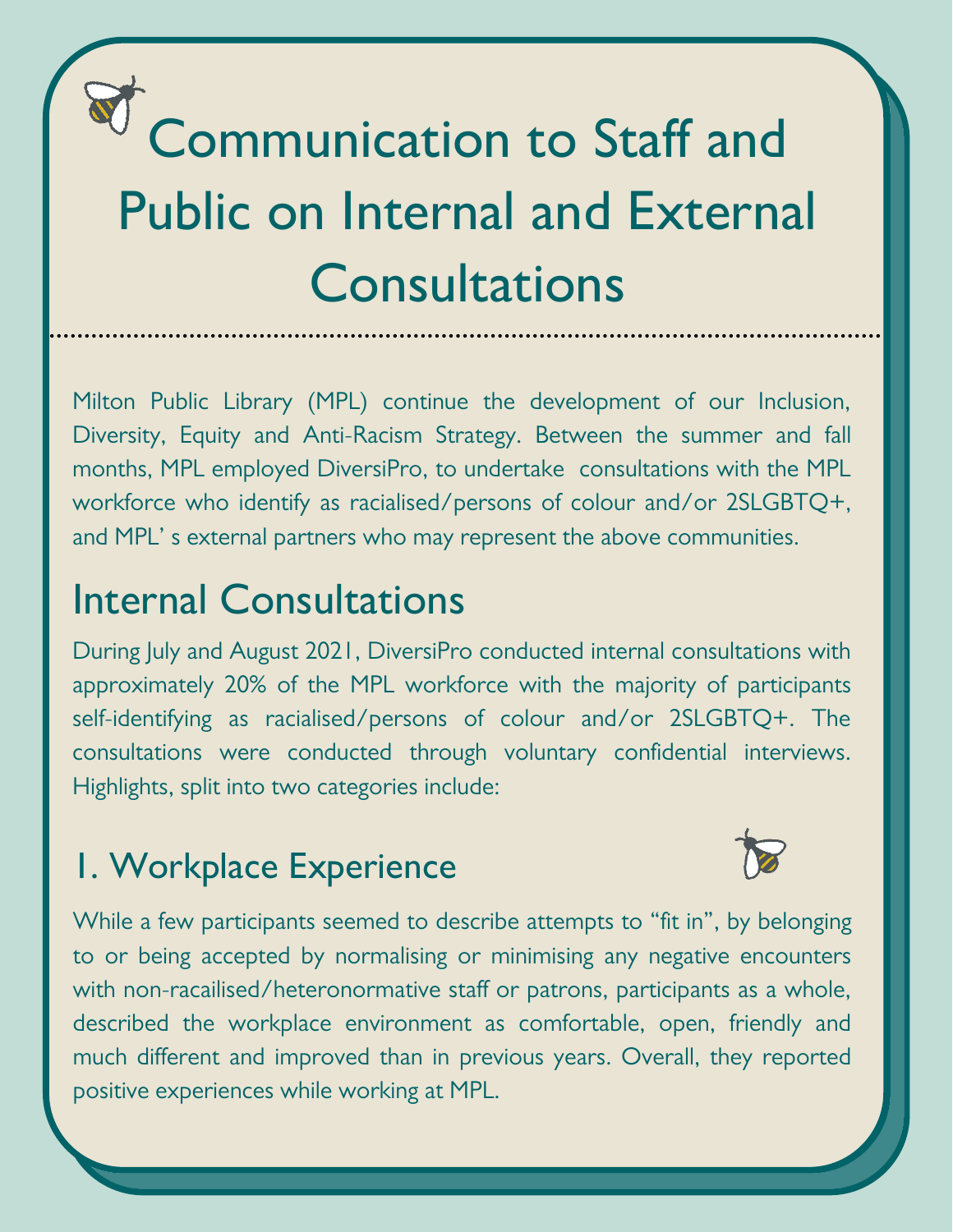# 2. MPL's Inclusion, Equity, Diversity and Anti-Racism Journey



The participants felt that the organisation was embracing diversity and on the right path towards achieving equity, diversity, and inclusion (EDI) in its transformative efforts but there was consensus that more could be done. For example;

- It was observed that while there has been more diversity in recent and new hiring, there remains a lack of representation at the Senior Leadership Level and among the Board of Directors;
- It was acknowledged that there are systemic barriers in place with regards to accreditation and classifications for positions requiring an MLIS, which has contributed to a legacy of non-diverse and non-representative hiring industry-wide, but MPL has made attempts to address this barrier within its own recruitment efforts.

# External Consultations

During the months of September and October 2021, DiversiPro interviewed a total of nine external organisations, which consisted of and represent people in Milton who identify as racialised/persons of colour and/or 2SLGBTQ+. Each participating organisation did so through voluntary confidential interviews. Highlights from the SWOT (Strengths, Weaknesses, Opportunities and Threats) provided to MPL include:

#### 1. Strengths

All participants had positive things to say about their working relationships with MPL. Specifically they felt that their partnership with MPL has been very beneficial for both sides in their efforts to collaborate and to serve the public well. They reported that MPL is always available, open and supportive to helping and working together.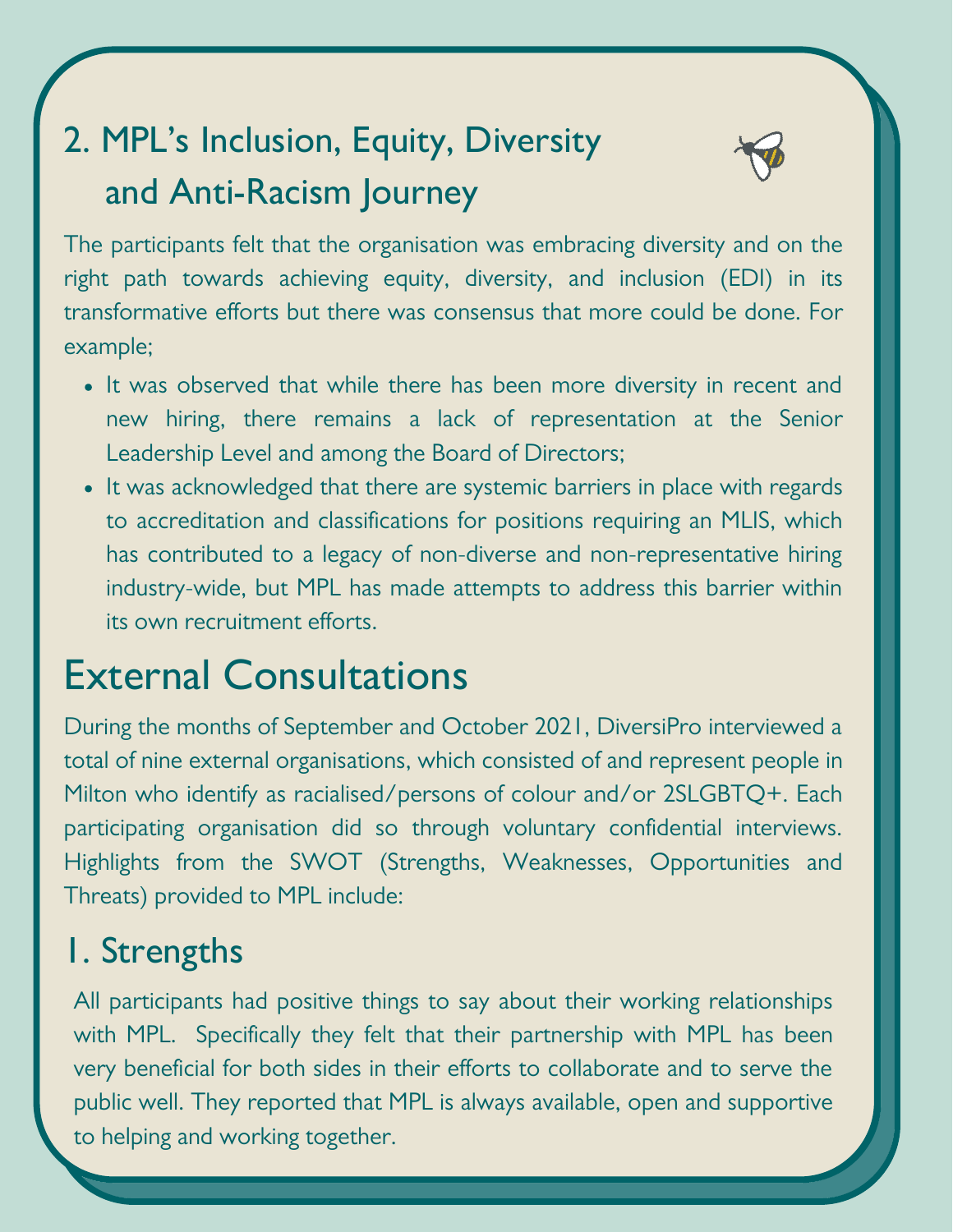#### 2. Weaknesses



All participants agreed more can always be done to better serve the various communities that is changing Milton's landscape, including within their own organisations. For example, it was suggested that MPL can deliver more programmes to Arabic and South Asian communities and the collection can also benefit from additional Braille options and Chinese materials.

## 3. Opportunities

All participants stated that MPL has competent and motivated human and other resources needed to make the systemic and organisational changes based on EDI principles. In addition, MPL can be the model for change for other organisations within the community. Participants also noted that MPL has a powerful voice within the community so it needs to continue to be that voice to push for changes that will better serve the various diverse communities that make up Milton.

#### 4. Threats

A few participants indicated that MPL's shortcomings or weaknesses could become a challenge and possibly threaten the viability of the Library, though they did not provide details of what these shortcomings might be. Alternatively, these threats may contribute to the Library's loss as a central or key figure and role model within the community in relation to EDI.

# Recommendations for Change

All participants provided excellent and well-thought out recommendations for improvement and change, which included: